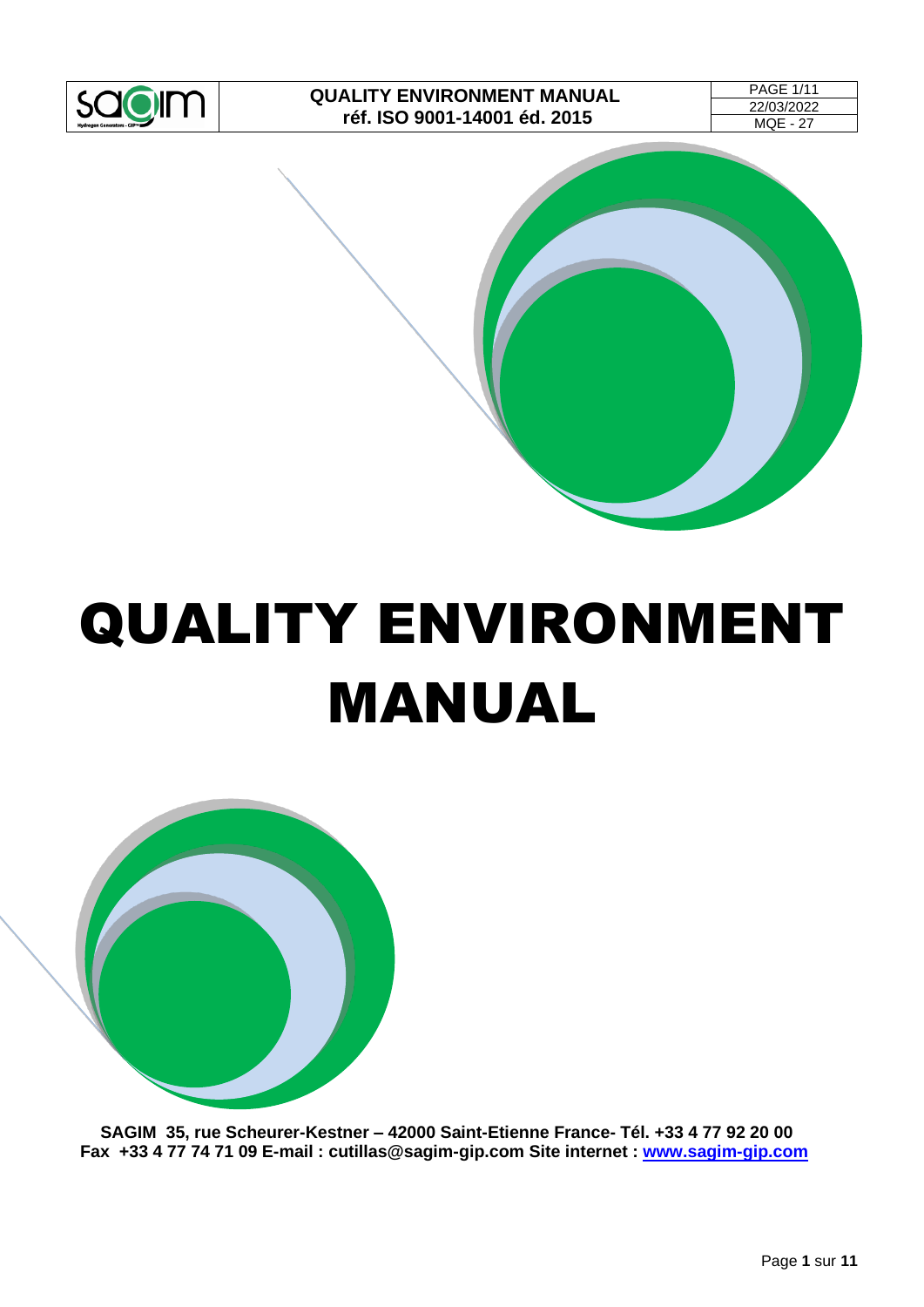

#### **RELATIVE RULES QUALITY AND ENVIRONMENT MANUAL**

## <span id="page-1-0"></span>**SUBJECT**

This Quality-Environment Manual defines SAGIM's Quality-Environment System. It is a document that sets out the general provisions taken by SAGIM to ensure the quality and environmental compliance of its products and services.

This Quality-Environment Manual is the basic document and internal reference in terms of quality & environment. It also enables SAGIM's Clients to assess the measures taken in these areas.

## <span id="page-1-1"></span>**SCOPE OF APPLICATION**

The Quality Manual applies to all SAGIM's activities; namely:

- o Design, manufacture, sale and commissioning of hydrogen generation equipment.
- o Provision of training and technical support to customers
- o Trade in meteorological consumables and accessories

The Environment section applies only to SAGIM's main activity, namely:

<span id="page-1-2"></span>o Design, manufacture, sale and commissioning of hydrogen generation equipment. **REDACTION**

The Quality-Environment Manual is written by the Managing Director and various SAGIM employees.

#### <span id="page-1-3"></span>**VALIDATION**

The validation of the Quality-Environment Manual is ensured by the Chairman and CEO

#### <span id="page-1-4"></span>**OUTREACH**

This Quality-Environment Manual is the property of SAGIM, each copy is assigned by name:

o to Customers who request it,

o to any organization that requests it

SAGIM staff has access to the Manual as well as to all Quality and Environmental documents via the internal computer network.

The form of distribution can be controlled or uncontrolled. If it is controlled, the addressee receives the copies with revision, if provided for, and after approval by Management.

#### <span id="page-1-5"></span>**ARCHIVING**

The Quality-Environment Manual is kept on the network in the [\\Srv-sagim\donnees\ISO 9001 -](file://///Srv-sagim/donnees/ISO%209001%20-%2014001/GESTION%20DOCUMENTAIRE/0-MANUEL%20QUALITE/Anglais/arch⁬ives) 14001\GESTION [DOCUMENTAIRE\0-MANUEL QUALITE\Anglais\archives.](file://///Srv-sagim/donnees/ISO%209001%20-%2014001/GESTION%20DOCUMENTAIRE/0-MANUEL%20QUALITE/Anglais/arch⁬ives) Only the version prior to the current one is archived on the network.

#### <span id="page-1-6"></span>**REVISION**

Any person from SAGIM may request the revision of the Quality-Environment Manual. Any revision leads to the "incrementation" of the document's index; the main purpose of the revision is indicated in the table "Traceability of EQM Index Increments".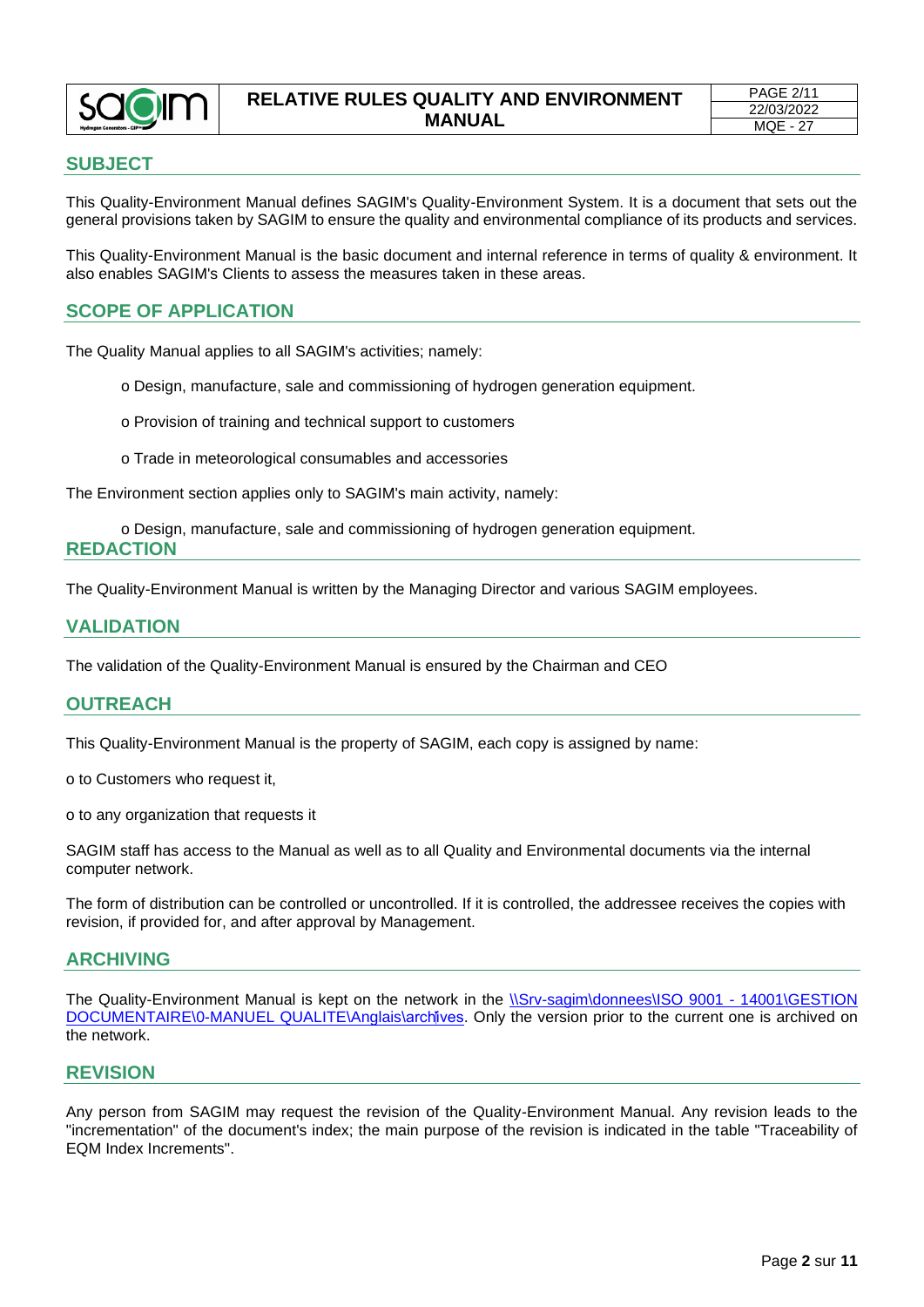

| SUBJECT            |
|--------------------|
|                    |
| <b>REDACTION</b>   |
|                    |
|                    |
|                    |
|                    |
| <b>OUR PURPOSE</b> |
|                    |
|                    |
|                    |
|                    |
|                    |
|                    |
|                    |
|                    |
|                    |
| PROCEDURES.        |
|                    |
|                    |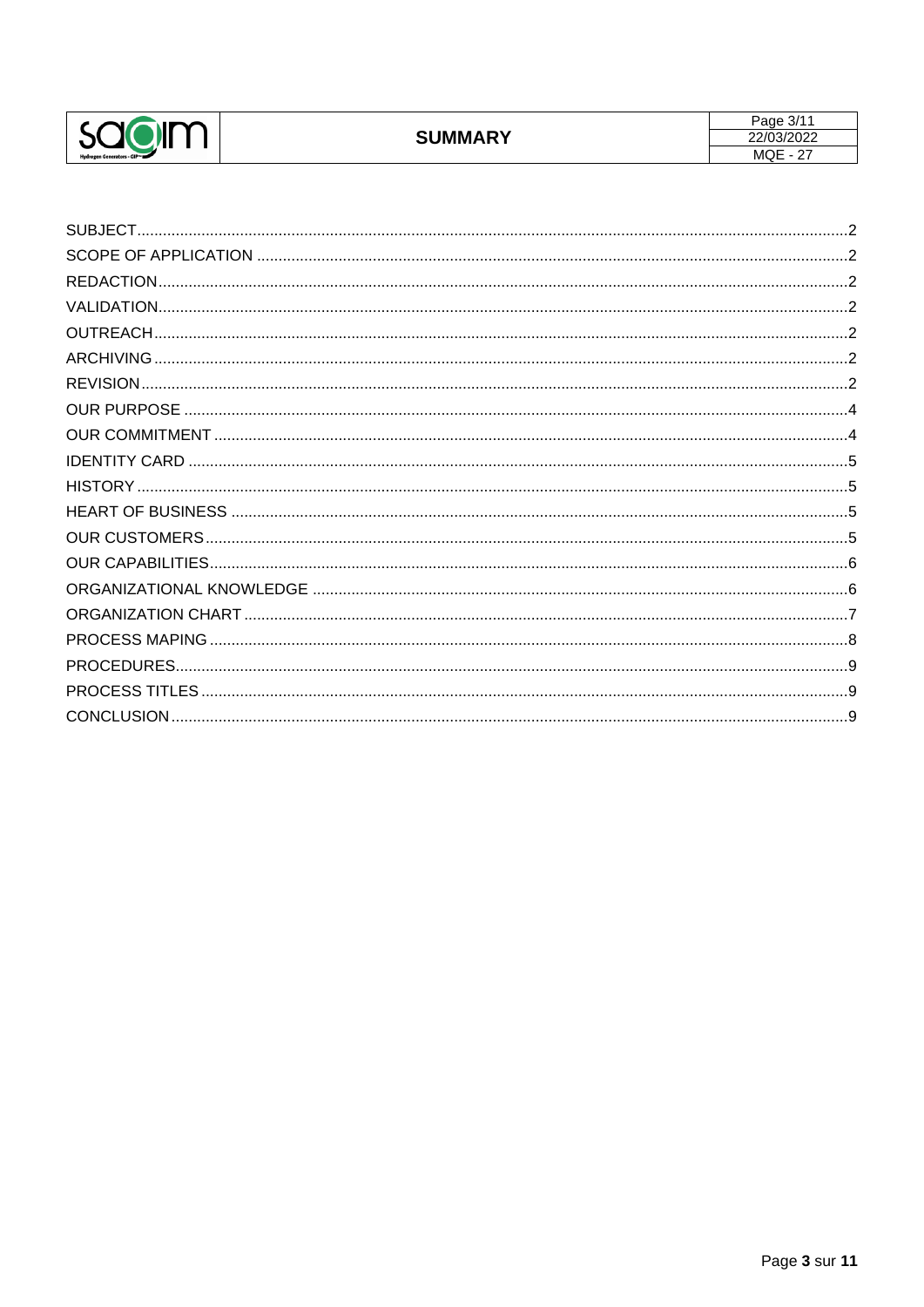

# <span id="page-3-0"></span>**OUR PURPOSE**

Specialized since more than 90 years in the hydrogen field, our vocation remains the same:

#### **To meet our customers' specific requirements and their implicit and explicit needs by providing personalized services of high quality and at a controlled cost.**

# <span id="page-3-1"></span>**OUR COMMITMENT**

Our quality reflex is accompanied by a systematic desire to move forward. It is innovation that will boost our priority commitment to preserve and protect our external environment and will be the driving force behind our ambition to implement the ISO 14001 standard.

Our Quality Environment policy must be understood, shared and accepted by all. In this way, we will be able to identify and permanently eliminate our dysfunctions and allow our Customers to benefit from the progress made as part of our continuous improvement process. Our Quality and Environment objectives are determined and analyzed during our annual activity reviews.

The application of ISO 9001 and 14001 standards in their most recent versions has been chosen to drive our policy. They are a tool for all our activities to measure the progress made and the deviations to be avoided.

We are committed to providing our customers with materials and equipment manufactured in compliance with the regulatory and legal requirements of the Standards in force, in particular the international standard ISO 22734-1 for the manufacture of hydrogen generators for industrial use, the European directive 2014/68/EU for the construction and use of pressure equipment and the European ATEX directive for safety compliance.

Partnerships are established with various service providers in order to continuously improve our equipment and their operating comfort, with the major challenge of preserving the environment by eliminating polluting organs.

The strategic orientations to achieve this mission are based on:

#### **o Our skill**

Our availability, our state of mind, our versatility and the experience of our employees developed over 90 years have enabled us to acquire a strong competence and recognized know-how.

#### **o Our trust**

Our knowledge of our businesses enables us to evaluate essential equipment and select our suppliers and subcontractors accordingly, in a spirit of partnership, trust and respect of environment.

#### **o Our resources**

The technical means used make it possible to adapt to the variability of the sites encountered in order to guarantee the satisfaction of our Customers.

#### **o Our ambitions**

- To guarantee the quality of our remote and on-site technical support to our Customers on an ongoing basis
- Expand our activity in markets other than meteorology
- Control the environmental impacts of the site (including regulatory impacts)
- Improving our recycling and environmental protection practices
- Develop products with low environmental impacts and low risk for users

#### *The daily application and improvement of our approach will guarantee the satisfaction and trust of our Customers for the development and sustainability of the company over time.*

*Bernard CUTILLAS Managing Director* 

Rev.4 21/12/2021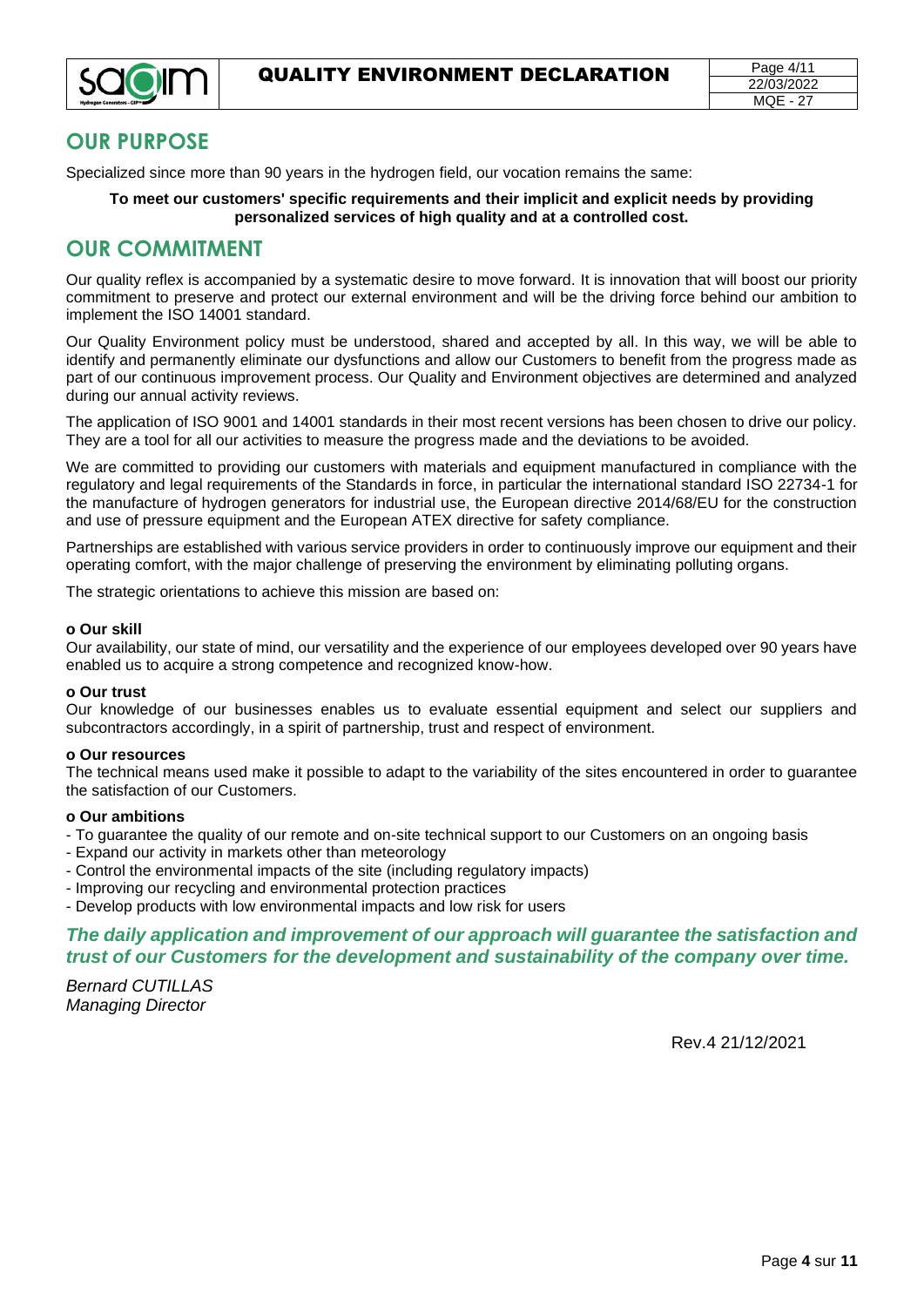

#### <span id="page-4-0"></span>**IDENTITY CARD**

| Company name<br>Head office | : S.A.S. SAGIM (Société d'Application des Gaz pour l'Industrie et la Météorologie)<br>: 35, rue Scheurer-Kestner<br>42000 Saint-Étienne (France) |
|-----------------------------|--------------------------------------------------------------------------------------------------------------------------------------------------|
| <b>RCS</b>                  | : 394 538 573 00012 - Saint Etienne                                                                                                              |
| Phone                       | +33 4 77 92 20 00                                                                                                                                |
| Fax                         | +33 4 77 74 71 09                                                                                                                                |
| E-mail                      | contact@sagim-gip.com                                                                                                                            |
| Web                         | www.sagim-gip.com                                                                                                                                |

#### <span id="page-4-1"></span>**HISTORY**

The company GIP (Gaz Industriels de Province) was founded in 1922.

The main vocation of this company was the manufacture of hydrogen for industrial and meteorological use. In 1960, the L'OXYGÈNE LIQUIDE group acquired this company and created a division within its group: the "GIP division". In 1988, the American gas group AIR PRODUCTS decided to buy L'OXYGÈNE LIQUIDE with all its divisions in order to be able to establish itself on the European territory.

In 1994, the GIP division split off from the AIR PRODUCTS group to become a private and independent company called SAGIM (Société d'Application des Gaz pour l'Industrie et la Météorologie).

From 1994 to 1996, SAGIM diversified into different fields such as the supply of equipment for the production of nitrogen, oxygen and air for specific applications, but also in the assembly of gas compression and purification stations.

Then in 2002, in association with NEL-HYDROGEN (formerly NORSK HYDRO ELECTROLYSERS AS), SAGIM decided to attack this new niche by creating new concepts of electrolytic hydrogen generators on the one hand, and by associating these new systems with renewable energy sources such as solar or wind power on the other hand.

SAGIM is working for France in 2015 and 2016 by installing two BPMP 500-7 generators (one in Trappes and the other in Brest).

SAGIM is today majority owned by its Managing Director, BERNARD CUTILLAS.

#### <span id="page-4-2"></span>**HEART OF BUSINESS**

For more than 90 years SAGIM has been manufacturing and supplying hydrogen production units using water electrolysis and chemical processes.

Our hydrogen generators are mainly dedicated to meteorology and industry. Depending on our customers' needs, SAGIM can offer a range of units from 0.25 Nm3 / h. to 5 Nm3 / h.

SAGIM designs technical units that meet the specific needs of our customers for meteorology, but also in the field of renewable energies for fuel cell powering.

We also provide factory or on-site training services of a high technical level for operation and maintenance while respecting the criteria of quality, safety and international standards.

Thanks to our experience, SAGIM has become the world leader in autonomous hydrogen production systems dedicated to meteorological services. More than 250 electrolytic hydrogen generators and 5,000 chemical systems have been installed in more than 100 countries around the world.

#### <span id="page-4-3"></span>**OUR CUSTOMERS**

SAGIM's international activity touches on very targeted niches such as :

- meteorological agencies,

- power plants,
- renewable energies,- etc.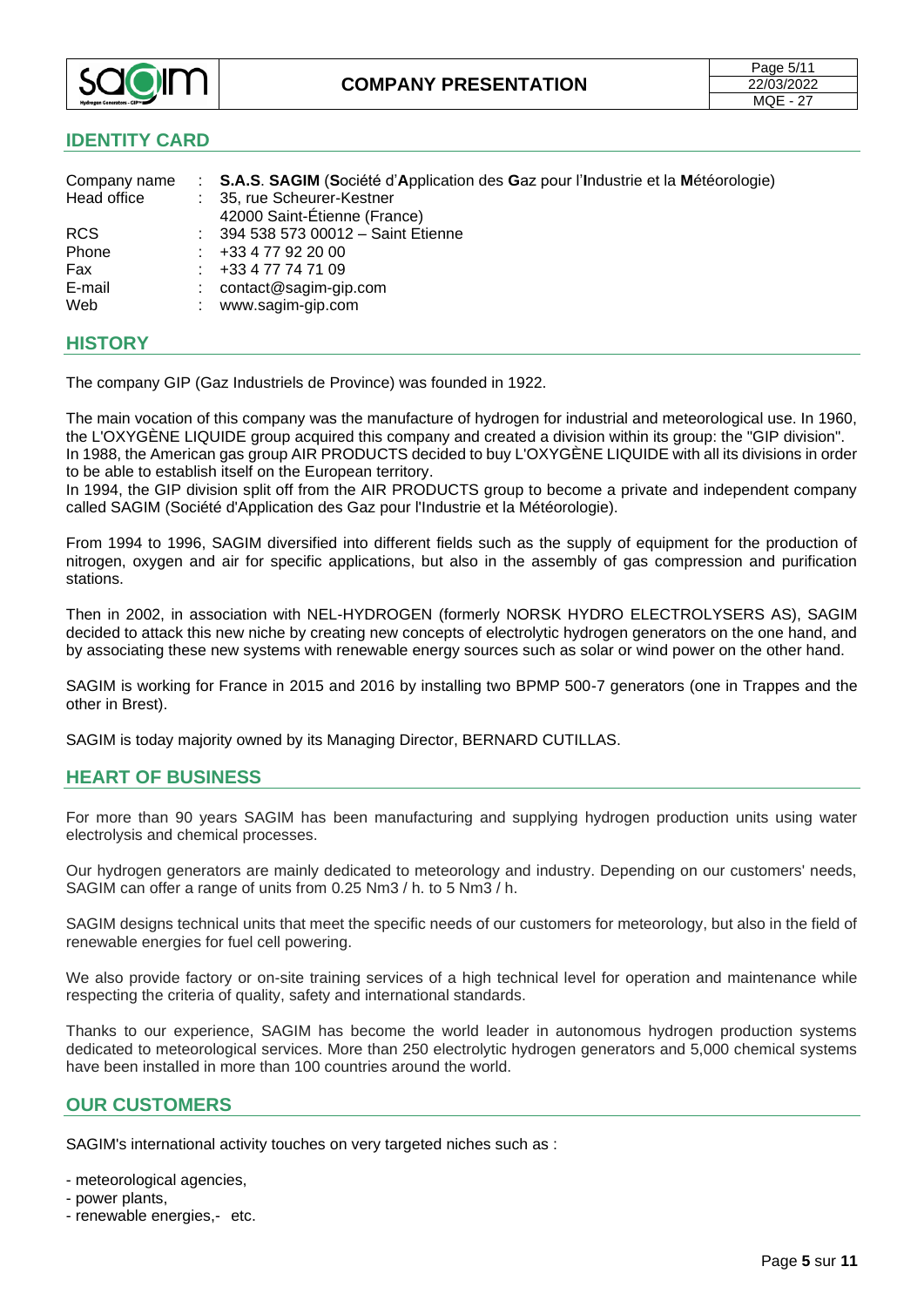

#### <span id="page-5-0"></span>**OUR CAPABILITIES**

SAGIM employs 10 people. Its strength is essentially constituted by a strong international network of agents, as well as by the shareholding of the industrial group NEL HYDROGEN ASA whose head office is in Oslo, Norway.

SAGIM has premises adapted to its core business:

- Offices for each employee
- Room for archives and plans
- Training room
- Meeting room
- Showroom (showroom)
- Assembly workshop, storage of products and equipment, warehouse
- Boiler making and mechanical workshop
- Specific software (R&D, design office, administrative...)
- Office automation and reprographic means, cabinets and filing tools
- Secure networked computer system (mails@, shared files, server...)
- Dining room fitted out for SAGIM staff

#### <span id="page-5-1"></span>**ORGANIZATIONAL KNOWLEDGE**

SAGIM determines the knowledge required to implement its processes and to achieve product and service compliance.

**Workshop:** the drawings of the machines with assembly allow the maintenance of the capacity to be carried out,

**Maintenance**: maintenance is ensured by a double post and the existence of local companies developing this aspect. Also the availability of the machine files ensures a saving of time.

**Design office:** existence of plans and external design offices

**Customers:** there is the recording of quotations, orders, exchanges. Two interlocutors are identified in order to ensure that information is taken into account

**Administrative and other:** existence of quality & environmental documents allowing the management of the different systems and processes.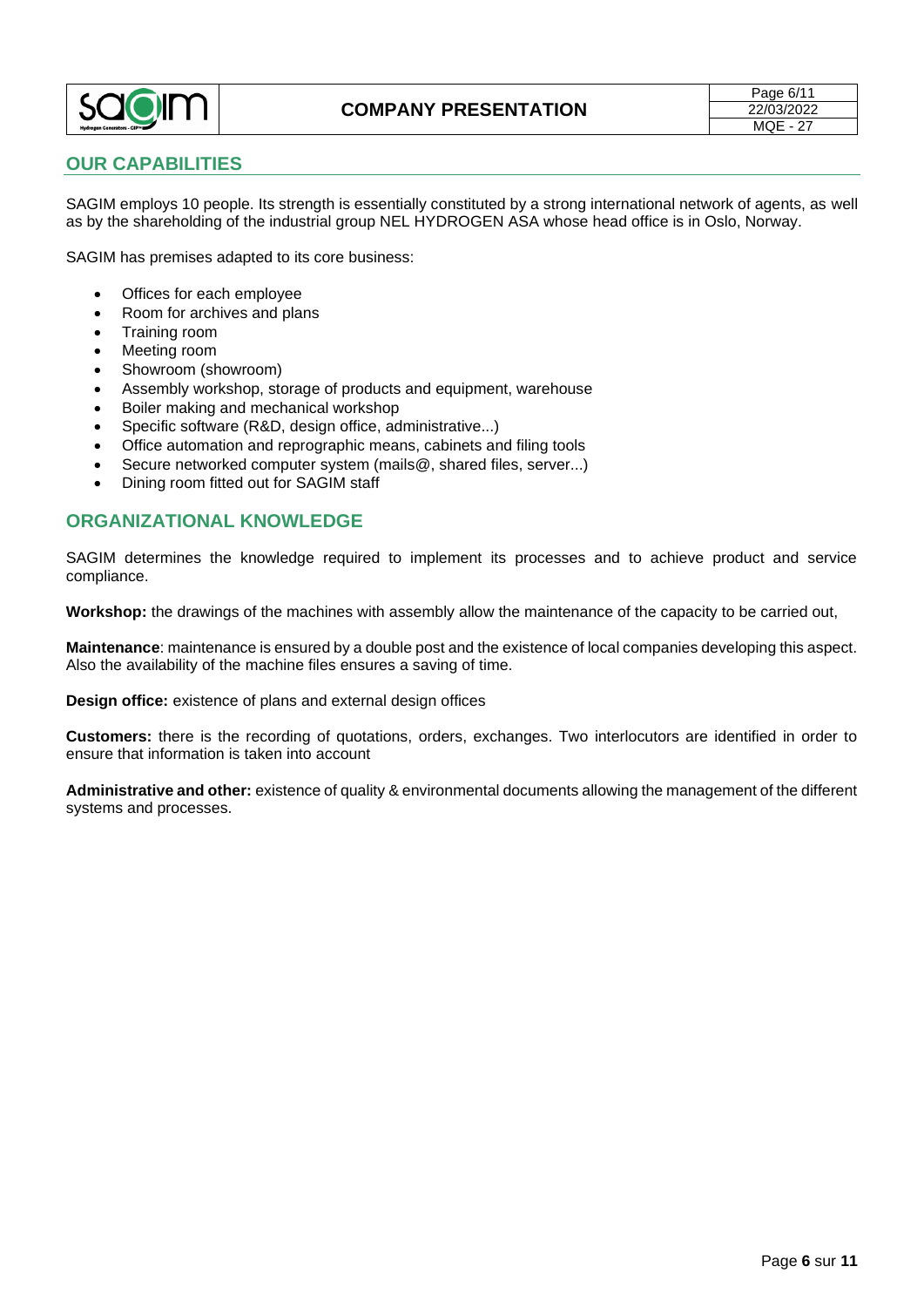

# <span id="page-6-0"></span>**ORGANIZATION CHART**

# **ORGANIZATION - 2022**



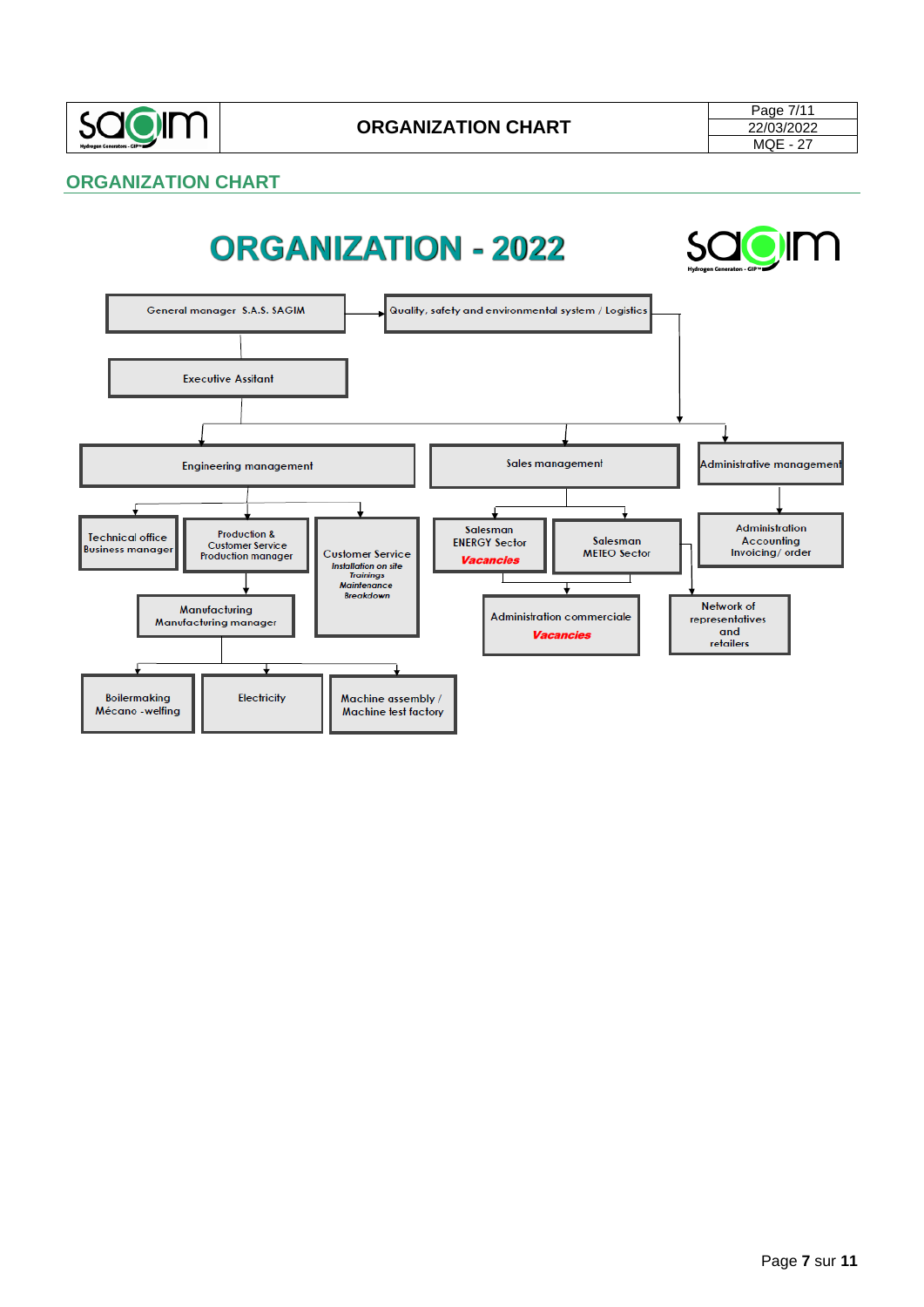

# <span id="page-7-0"></span>**PROCESS MAPING**

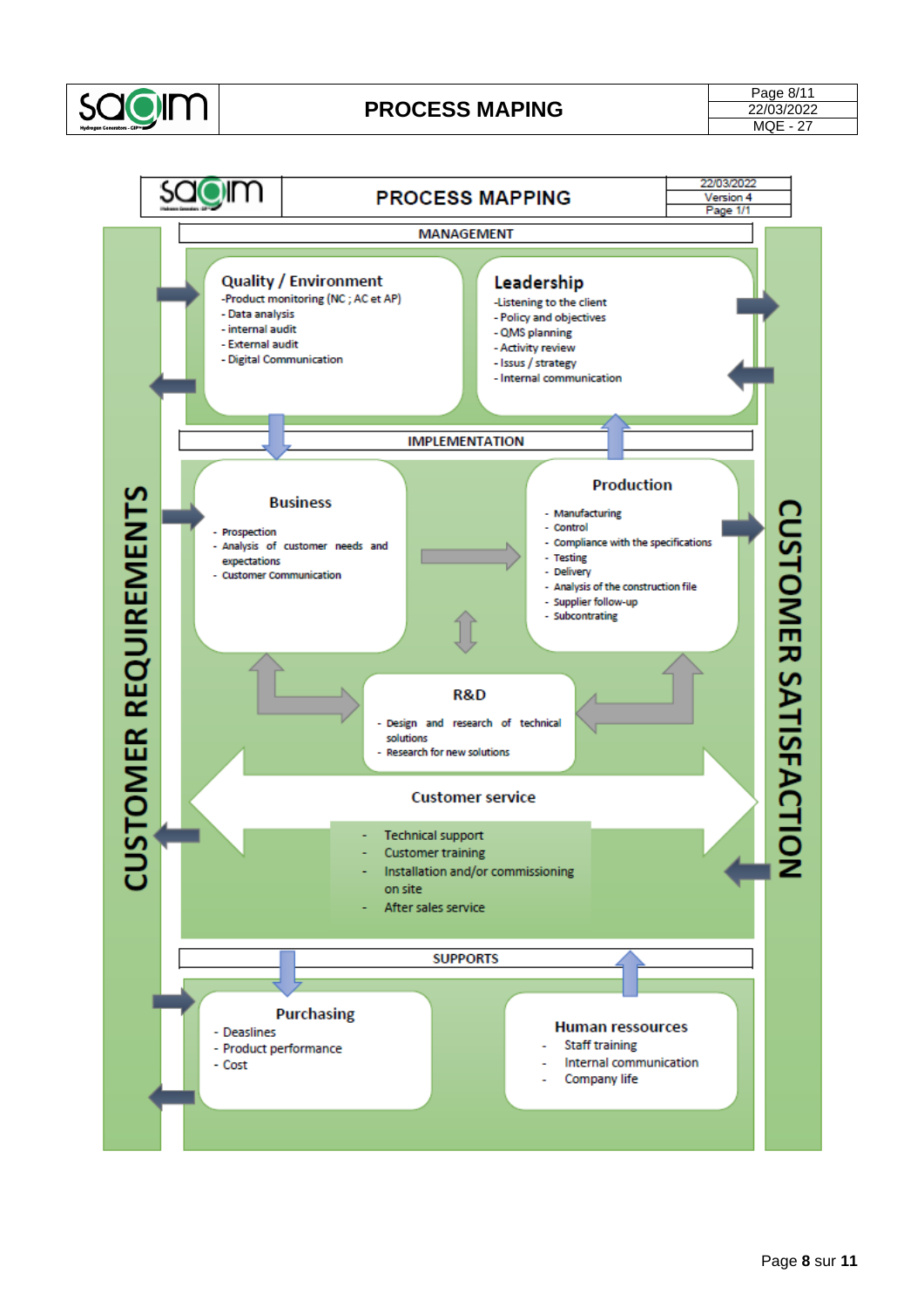

# <span id="page-8-0"></span>**PROCEDURES**

#### ➢ **PROCEDURE MANAGEMENT OF DOCUMENTED INFORMATION N°1**

The lifespan and the place of conservation of all the records relating to Quality are defined in the table: Procedure Management of the DOCUMENTED INFORMATION

#### ➢ **PROCEDURE INTERNAL AUDIT N°2**

The procedure explains the main points to be carried out before and after the audit. In case of noncompliance or satisfaction: Internal Audit Procedure.

#### ➢ **PROCEDURE COMPLAINTS SYSTEM N°3**

The procedure explains how to deal with a complaint as quickly and objectively as possible. Complaints procedure

#### ➢ **REGULATORY WATCH PROCEDURE N°4**

The procedure explains how to deal with a complaint as quickly and objectively as possible. Regulatory Watch Procedure

# <span id="page-8-1"></span>**PROCESS TITLES**

- ➢ **[PROCESS](file://///Srv-sagim/donnees/ISO%209001%20-%2014001/Processus/Fiches%20processus/Processus%20Leadership%20et%20engagement%20rev.7%20%5b02-12-2019%5d.docx) LEADERSHIP AND MANAGEMENT COMMITMENT**
- ➢ **[PROCESS HUMAN RESOURCES](file://///SRV-SAGIM/DONNEES/ISO%209001%20-%2014001/Processus/Fiches%20processus/Processus%20Ressources%20Humaines%20rev.%2010%20%5b24-06-2019%5d.pptx)**
- ➢ **PROCESS RESEARCH AND DEVELOPMENT**
- ➢ **[PROCESS MANUFACTURING](file://///SRV-SAGIM/DONNEES/ISO%209001%20-%2014001/Processus/Fiches%20processus/Processus%20Fabrication%20rev.%206%20%5b24-06-2019%5d.pptx)**
- ➢ **[COMMERCIAL](file://///SRV-SAGIM/DONNEES/ISO%209001%20-%2014001/Processus/Fiches%20processus/Processus%20Commercial%20rev.%206%20%5b24-06-2019%5d.pptx) PROCESS**
- ➢ **[PROCESS](file://///SRV-SAGIM/DONNEES/ISO%209001%20-%2014001/Processus/Fiches%20processus/Processus%20Amélioration%20rev.%208%20%5b23-07-2019%5d.pptx) QUALITY AND ENVIRONMENT**
- ➢ **PROCESS [PURCHASES](file://///SRV-SAGIM/DONNEES/ISO%209001%20-%2014001/Processus/Fiches%20processus/Processus%20Achats%20rev.%207%20%5b24-06-2019%5d.pptx)**
- ➢ **[PROCESS CUSTOMERS SERVICE](file://///SRV-SAGIM/DONNEES/ISO%209001%20-%2014001/Processus/Fiches%20processus/Processus%20Service%20Clients%20rev.%206%20%5b24-06-2019%5d.pptx)**

# <span id="page-8-2"></span>**CONCLUSION**

THE TABLE PAGE 10 " OUR ISO 9001 14001 EDITION 2015 SYSTEM " and our ENVIRONMENTAL QUALITY MANUAL have been produced in compliance with the requirements of the ISO 9001 and 14001 EDITION 2015 STANDARD.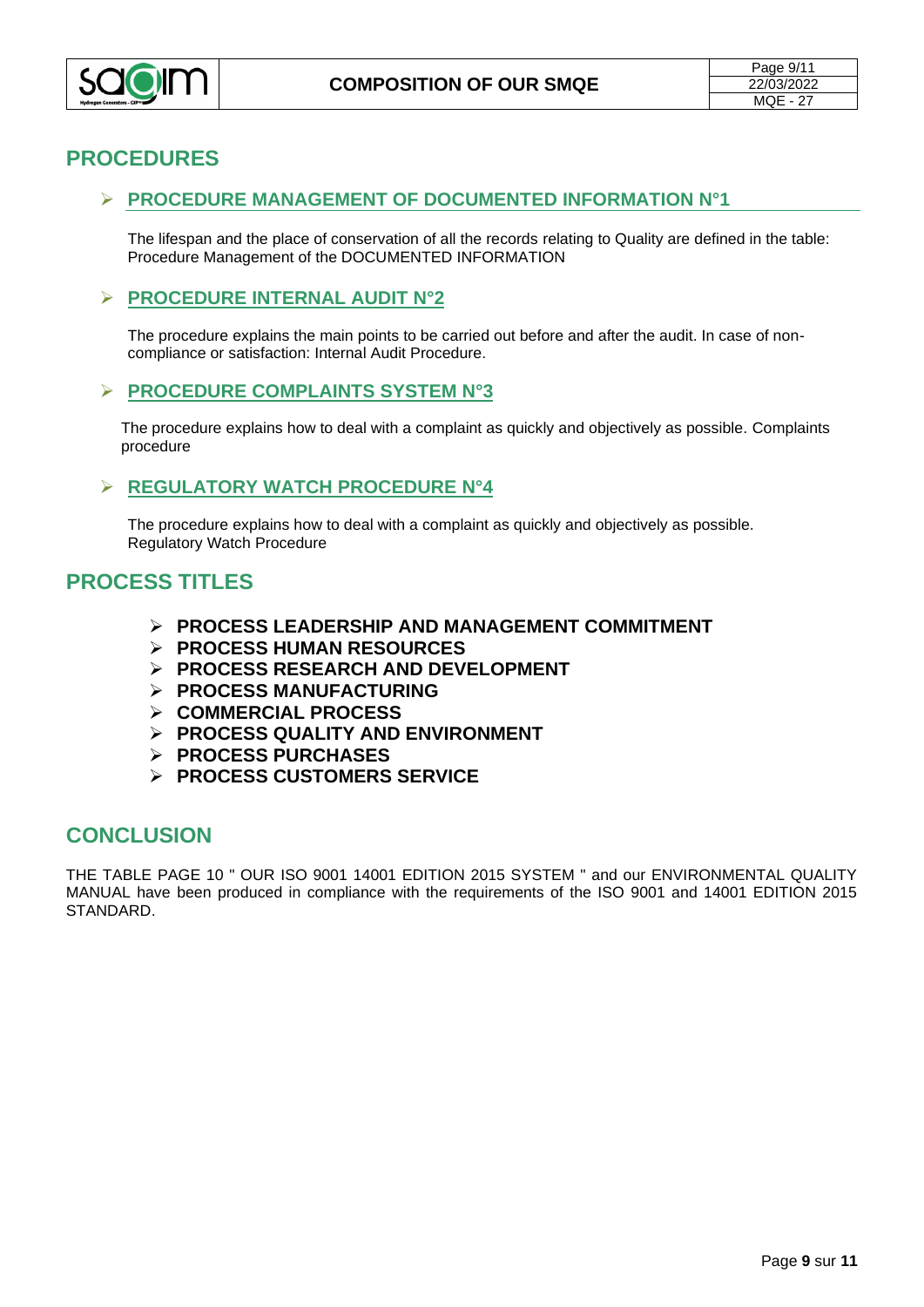| <b>ONLY IN THE ISO 9001 STANDARD</b><br><b>ONLY IN ISO 14001</b>                         |                                      |                                        |                      |            |                                            |                          |                   |           |               |                 |                         |                    |               |                |                         |                                 |                                                            |                         |                                      |                   |                              |                                                       |                                |                                  |                                 |                                         |                       |                 |                             |                                                       |                                                                           |                                 |
|------------------------------------------------------------------------------------------|--------------------------------------|----------------------------------------|----------------------|------------|--------------------------------------------|--------------------------|-------------------|-----------|---------------|-----------------|-------------------------|--------------------|---------------|----------------|-------------------------|---------------------------------|------------------------------------------------------------|-------------------------|--------------------------------------|-------------------|------------------------------|-------------------------------------------------------|--------------------------------|----------------------------------|---------------------------------|-----------------------------------------|-----------------------|-----------------|-----------------------------|-------------------------------------------------------|---------------------------------------------------------------------------|---------------------------------|
| PRESENT IN THE ISO 9001-14001 STANDARDS                                                  |                                      |                                        |                      |            |                                            |                          |                   |           |               |                 |                         |                    |               |                |                         |                                 |                                                            |                         |                                      |                   |                              |                                                       |                                |                                  |                                 |                                         |                       |                 |                             |                                                       |                                                                           |                                 |
|                                                                                          |                                      | <b>PROCEDURE</b>                       |                      |            |                                            |                          |                   |           |               |                 |                         |                    |               |                |                         |                                 |                                                            |                         |                                      |                   |                              |                                                       |                                |                                  |                                 |                                         |                       |                 |                             |                                                       |                                                                           |                                 |
| Hydrogen Generators - GIP™<br><b>OUR SYSTEM</b><br>ISO 9001-14001<br><b>EDITION 2015</b> | Management of documented information | watch<br>Internal audits<br>Regulatory | Complaint Collection | Commercial | COMMITMENT<br>AND MANAGEMENT<br>LEADERSHIP | Research and development | Customers service | Purchases | Manufacturing | Human resources | Quality and Environment | panel<br>Generator | Customer file | €<br>Suppliers | I.D.T. Mounting folders | Training / Individual Interview | Q.C.P. (Quality Control Plan)<br>Customer reception ticket | Quotation Summary Table | environment Manual<br>and<br>Quality | Improvement sheet | Ongoing summary of suppliers | and subcontractors<br>approved suppliers<br>đ<br>List | Measuring instrument checklist | on waste sorting<br>Instructions | Quality environment declaration | SAGIM organization<br>SACIM action plan | SAGIM Human Resources | Activity review | Objectives monitoring table | Issues-Risk-Opportunity (SWOT)/ IP Expectation Tables | Environmental ASPECTS/IMPACTS table<br>Input-output data sheets by fields | Regulatory watch / ICPE dossier |
| <b>BACKGROUND OF THE ORGANIZATION chap. 4</b>                                            |                                      |                                        |                      |            |                                            |                          |                   |           |               |                 |                         |                    |               |                |                         |                                 |                                                            |                         |                                      |                   |                              |                                                       |                                |                                  |                                 |                                         |                       |                 |                             |                                                       |                                                                           |                                 |
| Understanding the organism and its context chap. 4.1                                     |                                      |                                        |                      |            |                                            |                          |                   |           |               |                 |                         |                    |               |                |                         |                                 |                                                            |                         |                                      |                   |                              |                                                       |                                |                                  |                                 |                                         |                       |                 |                             |                                                       |                                                                           |                                 |
| Understanding the needs and expectations of stakeholders Chapter 4.2                     |                                      |                                        |                      |            |                                            |                          |                   |           |               |                 |                         |                    |               |                |                         |                                 |                                                            |                         |                                      |                   |                              |                                                       |                                |                                  |                                 |                                         |                       |                 |                             |                                                       |                                                                           |                                 |
| Determining the scope of the QMS/EMS Chapter 4.3                                         |                                      |                                        |                      |            |                                            |                          |                   |           |               |                 |                         |                    |               |                |                         |                                 |                                                            |                         |                                      |                   |                              |                                                       |                                |                                  |                                 |                                         |                       |                 |                             |                                                       |                                                                           |                                 |
| Quality/Environmental Management System chap. 4.4                                        |                                      |                                        |                      |            |                                            |                          |                   |           |               |                 |                         |                    |               |                |                         |                                 |                                                            |                         |                                      |                   |                              |                                                       |                                |                                  |                                 |                                         |                       |                 |                             |                                                       |                                                                           |                                 |
|                                                                                          |                                      |                                        |                      |            |                                            |                          |                   |           |               |                 |                         |                    |               |                |                         |                                 |                                                            |                         |                                      |                   |                              |                                                       |                                |                                  |                                 |                                         |                       |                 |                             |                                                       |                                                                           |                                 |
| <b>LEADERSHIP chap. 5</b>                                                                |                                      |                                        |                      |            |                                            |                          |                   |           |               |                 |                         |                    |               |                |                         |                                 |                                                            |                         |                                      |                   |                              |                                                       |                                |                                  |                                 |                                         |                       |                 |                             |                                                       |                                                                           |                                 |
| Leadership and commitment chap. 5.1                                                      |                                      |                                        |                      |            |                                            |                          |                   |           |               |                 |                         |                    |               |                |                         |                                 |                                                            |                         |                                      |                   |                              |                                                       |                                |                                  |                                 |                                         |                       |                 |                             |                                                       |                                                                           |                                 |
| Policy Chapter 5.2                                                                       |                                      |                                        |                      |            |                                            |                          |                   |           |               |                 |                         |                    |               |                |                         |                                 |                                                            |                         |                                      |                   |                              |                                                       |                                |                                  |                                 |                                         |                       |                 |                             |                                                       |                                                                           |                                 |
| Roles, responsibilities and authorities within the organization chap. 5.3                |                                      |                                        |                      |            |                                            |                          |                   |           |               |                 |                         |                    |               |                |                         |                                 |                                                            |                         |                                      |                   |                              |                                                       |                                |                                  |                                 |                                         |                       |                 |                             |                                                       |                                                                           |                                 |
| <b>PLANNING chap. 6</b>                                                                  |                                      |                                        |                      |            |                                            |                          |                   |           |               |                 |                         |                    |               |                |                         |                                 |                                                            |                         |                                      |                   |                              |                                                       |                                |                                  |                                 |                                         |                       |                 |                             |                                                       |                                                                           |                                 |
| Actions to control risks and deploy opportunities chapter 6.1                            |                                      |                                        |                      |            |                                            |                          |                   |           |               |                 |                         |                    |               |                |                         |                                 |                                                            |                         |                                      |                   |                              |                                                       |                                |                                  |                                 |                                         |                       |                 |                             |                                                       |                                                                           |                                 |
| General Chapter 6.1.1                                                                    |                                      |                                        |                      |            |                                            |                          |                   |           |               |                 |                         |                    |               |                |                         |                                 |                                                            |                         |                                      |                   |                              |                                                       |                                |                                  |                                 |                                         |                       |                 |                             |                                                       |                                                                           |                                 |
| Environmental aspects chap. 6.1.2                                                        |                                      |                                        |                      |            |                                            |                          |                   |           |               |                 |                         |                    |               |                |                         |                                 |                                                            |                         |                                      |                   |                              |                                                       |                                |                                  |                                 |                                         |                       |                 |                             |                                                       |                                                                           |                                 |
| Obligation to comply chap. 6.1.3                                                         |                                      |                                        |                      |            |                                            |                          |                   |           |               |                 |                         |                    |               |                |                         |                                 |                                                            |                         |                                      |                   |                              |                                                       |                                |                                  |                                 |                                         |                       |                 |                             |                                                       |                                                                           |                                 |
| Action planning chapter 6.1.4                                                            |                                      |                                        |                      |            |                                            |                          |                   |           |               |                 |                         |                    |               |                |                         |                                 |                                                            |                         |                                      |                   |                              |                                                       |                                |                                  |                                 |                                         |                       |                 |                             |                                                       |                                                                           |                                 |
| EQ objectives and action plans to achieve them chap. 6.2                                 |                                      |                                        |                      |            |                                            |                          |                   |           |               |                 |                         |                    |               |                |                         |                                 |                                                            |                         |                                      |                   |                              |                                                       |                                |                                  |                                 |                                         |                       |                 |                             |                                                       |                                                                           |                                 |
| Planning of changes Chapter 6.3                                                          |                                      |                                        |                      |            |                                            |                          |                   |           |               |                 |                         |                    |               |                |                         |                                 |                                                            |                         |                                      |                   |                              |                                                       |                                |                                  |                                 |                                         |                       |                 |                             |                                                       |                                                                           |                                 |
| <b>SUPPORT chap. 7</b>                                                                   |                                      |                                        |                      |            |                                            |                          |                   |           |               |                 |                         |                    |               |                |                         |                                 |                                                            |                         |                                      |                   |                              |                                                       |                                |                                  |                                 |                                         |                       |                 |                             |                                                       |                                                                           |                                 |
| Resources chap. 7.1                                                                      |                                      |                                        |                      |            |                                            |                          |                   |           |               |                 |                         |                    |               |                |                         |                                 |                                                            |                         |                                      |                   |                              |                                                       |                                |                                  |                                 |                                         |                       |                 |                             |                                                       |                                                                           |                                 |
|                                                                                          |                                      |                                        |                      |            |                                            |                          |                   |           |               |                 |                         |                    |               |                |                         |                                 |                                                            |                         |                                      |                   |                              |                                                       |                                |                                  |                                 |                                         |                       |                 |                             |                                                       |                                                                           |                                 |
| Competencies chapter 7.2                                                                 |                                      |                                        |                      |            |                                            |                          |                   |           |               |                 |                         |                    |               |                |                         |                                 |                                                            |                         |                                      |                   |                              |                                                       |                                |                                  |                                 |                                         |                       |                 |                             |                                                       |                                                                           |                                 |
| Awareness Chap. 7.3                                                                      |                                      |                                        |                      |            |                                            |                          |                   |           |               |                 |                         |                    |               |                |                         |                                 |                                                            |                         |                                      |                   |                              |                                                       |                                |                                  |                                 |                                         |                       |                 |                             |                                                       |                                                                           |                                 |
| Communication chapter 7.4                                                                |                                      |                                        |                      |            |                                            |                          |                   |           |               |                 |                         |                    |               |                |                         |                                 |                                                            |                         |                                      |                   |                              |                                                       |                                |                                  |                                 |                                         |                       |                 |                             |                                                       |                                                                           |                                 |
| Documented information Chapter 7.5                                                       |                                      |                                        |                      |            |                                            |                          |                   |           |               |                 |                         |                    |               |                |                         |                                 |                                                            |                         |                                      |                   |                              |                                                       |                                |                                  |                                 |                                         |                       |                 |                             |                                                       |                                                                           |                                 |
|                                                                                          |                                      |                                        |                      |            |                                            |                          |                   |           |               |                 |                         |                    |               |                |                         |                                 |                                                            |                         |                                      |                   |                              |                                                       |                                |                                  |                                 |                                         |                       |                 |                             |                                                       |                                                                           | Page 10 sur 11                  |